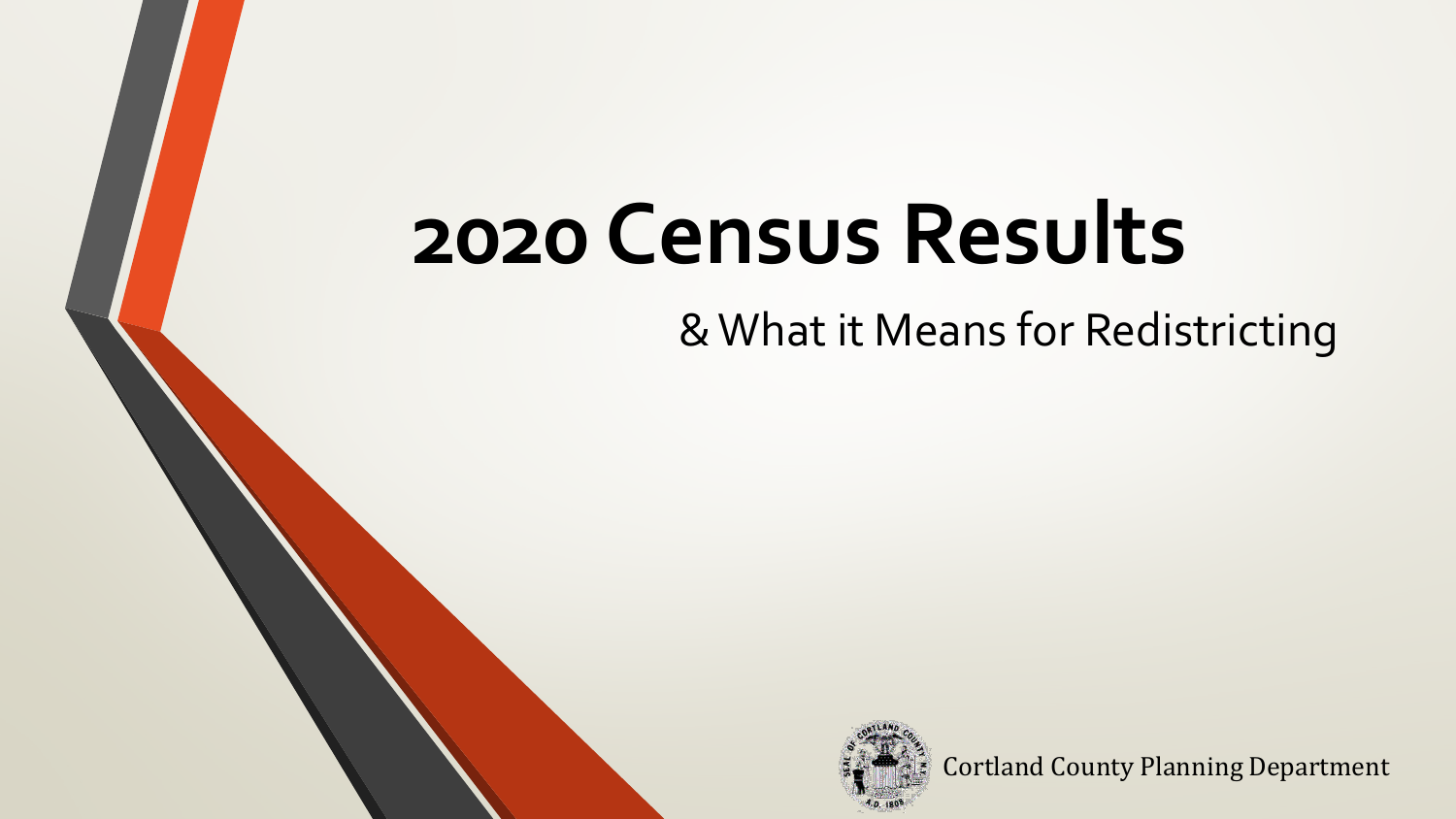## **Why the Census?**

- Every 10 years all people living in the United States are counted.
- All citizens are required to respond.
- An accurate count of the population serves as the basis for fair political representation and plays a vital role in many areas of public life.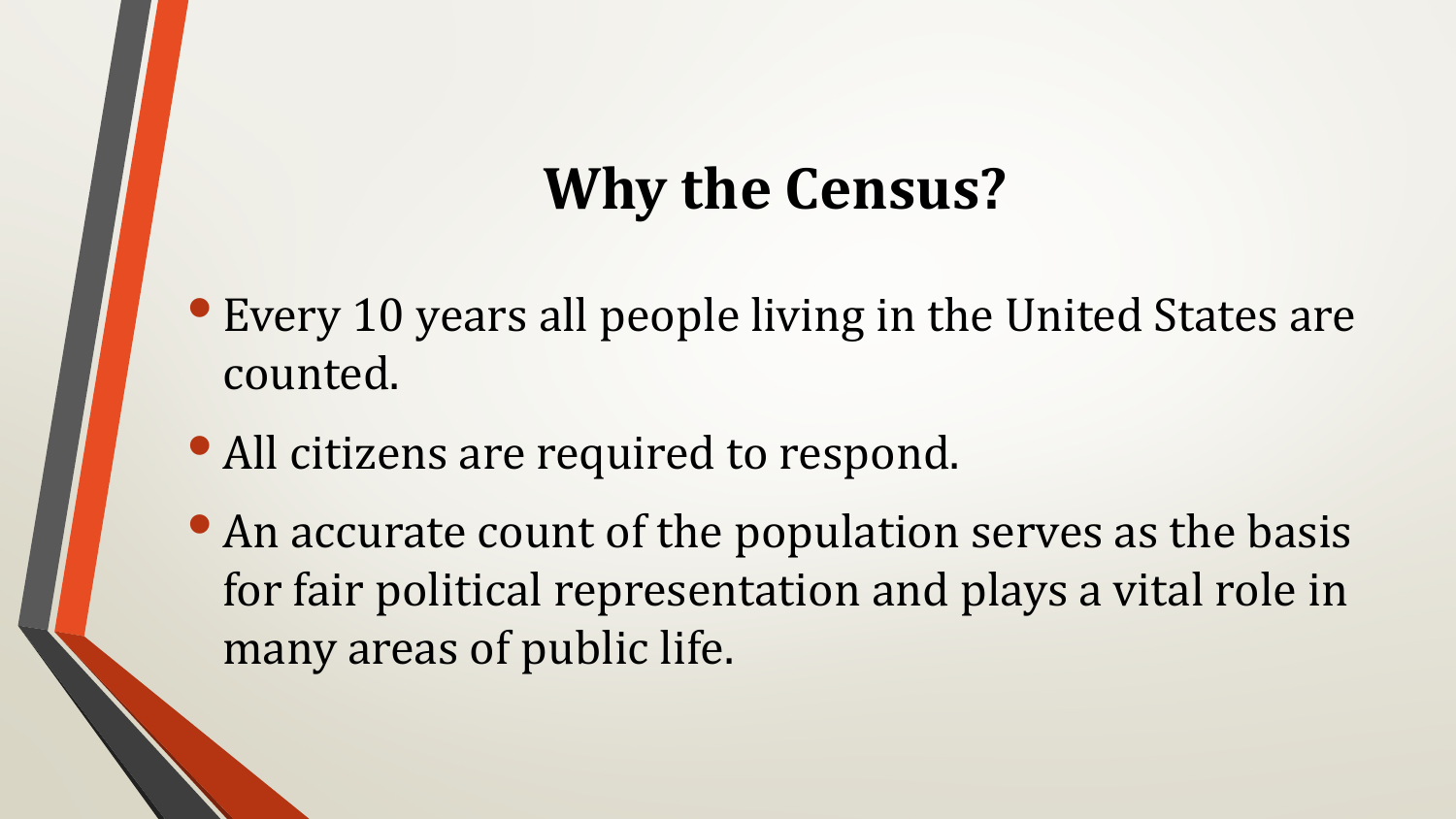#### **What does it mean for Cortland County?**

Our population has changed; representation must change along with it.

| 2010 Pop.  | 49,336   |
|------------|----------|
| 2020 Pop.  | 46,809   |
| Difference | $-2,527$ |
| % Change   | $-5.12%$ |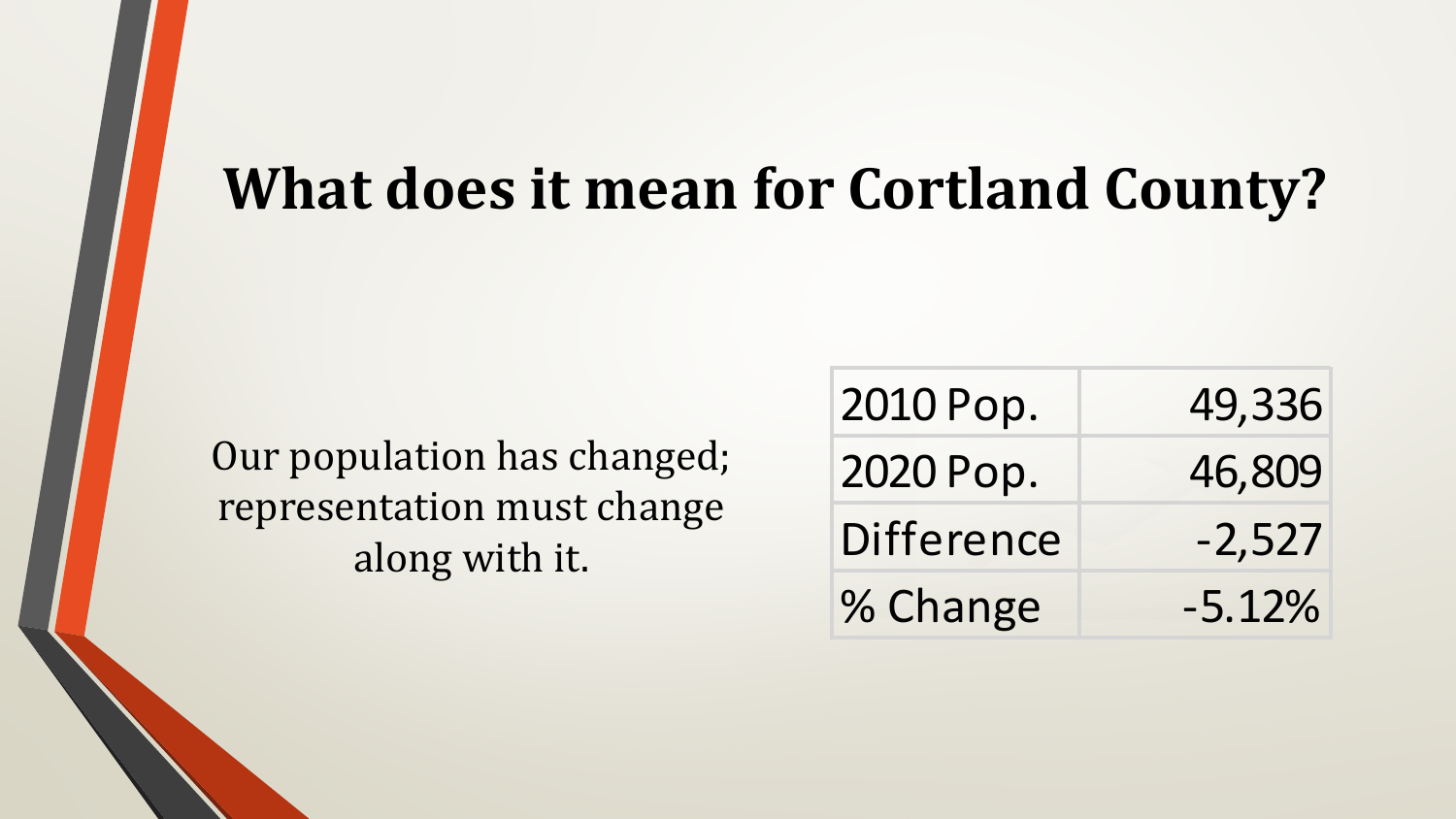# **Update to NYS Laws**

### **October 27th, 2021**  Governor Hochul signed legislation (S.5160-B/A.229c)



Districts are as nearly equal in population as possible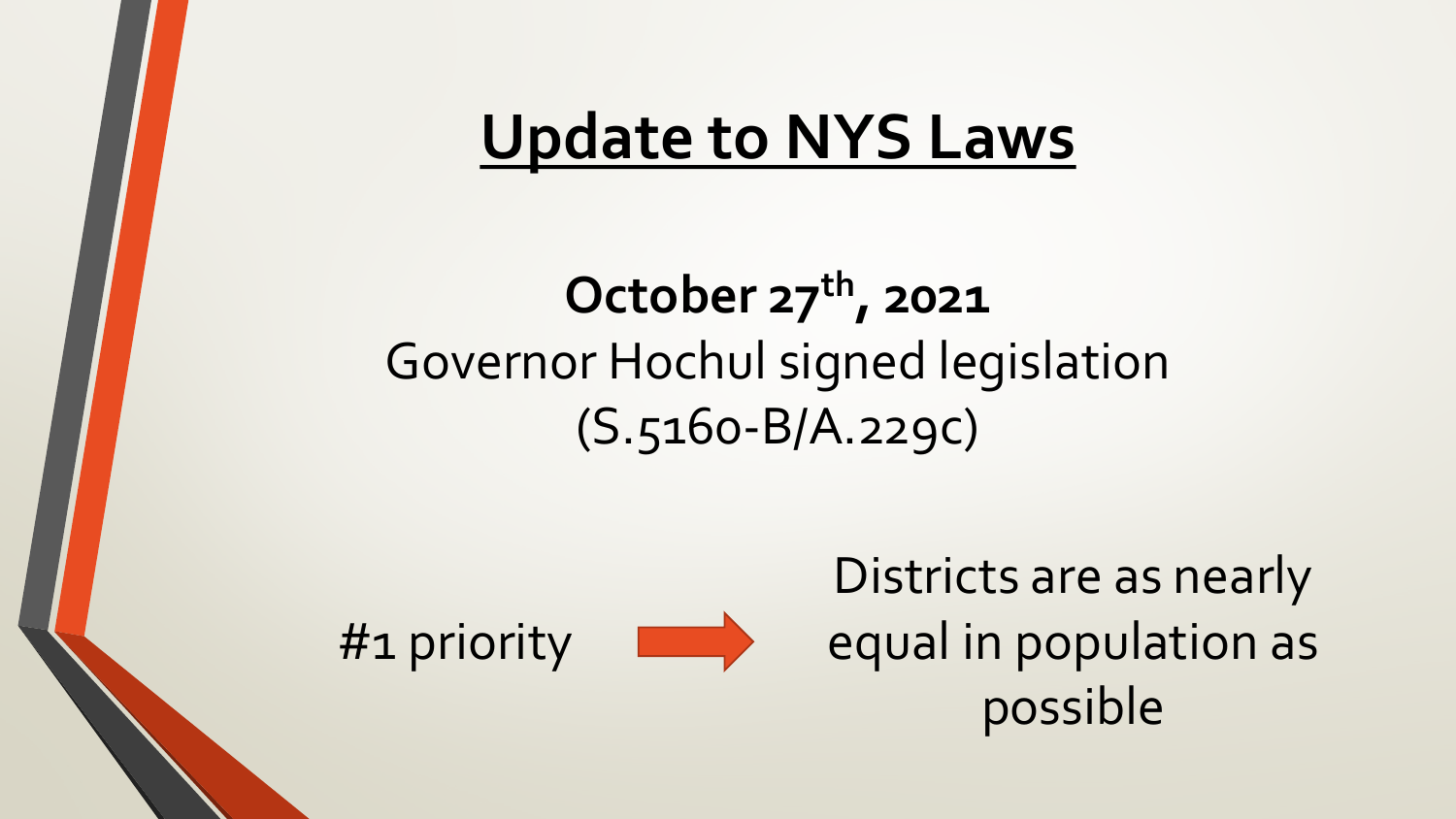### **What does "nearly equal in population" mean?**

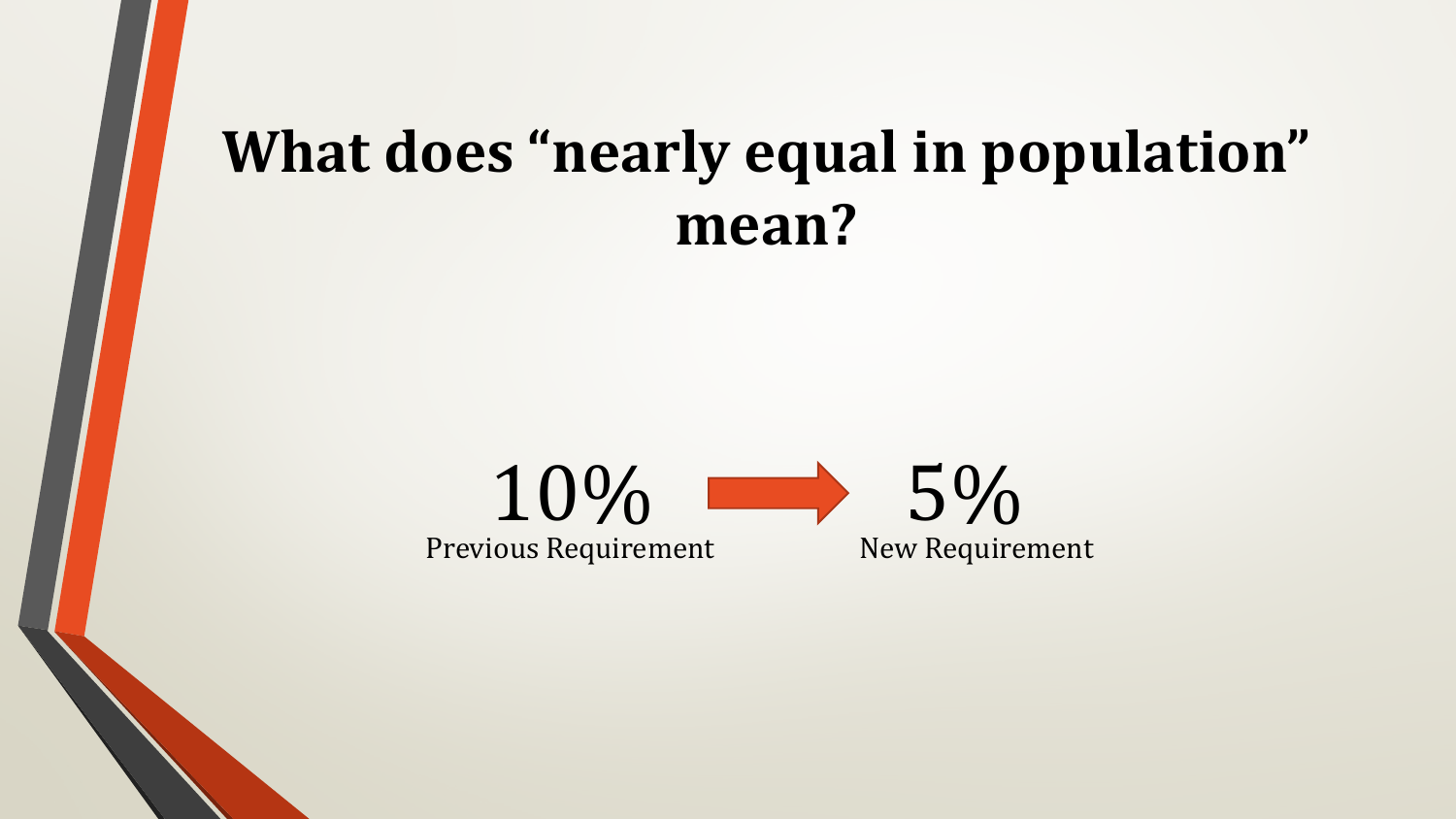# **County Comparison**

#### Counties with:

- Legislatures
- Populations under 200k

| <b>NYS County</b>   | <b>Chief Admin. Official</b>               | <b>Legislative Body</b> | <b>No. of Members</b>     | <b>Population**</b> | Pop/Rep                      |
|---------------------|--------------------------------------------|-------------------------|---------------------------|---------------------|------------------------------|
| <b>Allegany</b>     | Administrator                              | Legislature             | 15                        | 46,456              | 3,097                        |
| Broome <sup>*</sup> | Executive                                  | Legislature             | 15                        | 198,683             | 13,246                       |
| <b>Cattaraugus</b>  | Administrator                              | Legislature             | 17                        | 77,042              | 4,532                        |
| <b>Caygua</b>       | Manager                                    | Legislature             | 15                        | 76,248              | 5,083                        |
| Chautauqua*         | Executive                                  | Legislature             | 19                        | 127,657             | 6,719                        |
| Chemung*            | Executive                                  | Legislature             | 15                        | 84,148              | 5,610                        |
| <b>Clinton</b>      | Administrator                              | Legislature             | 9                         | 79,843              | 8,871                        |
| <b>Cortland</b>     | Administrator                              | Legislature             | 17                        | 46,809              | 2,753                        |
| <b>Franklin</b>     | Manager                                    | Legislature             | $\overline{7}$            | 47,555              | 6,794                        |
| <b>Genesee</b>      | Manager                                    | Legislature             | 9                         | 58,388              | 6,488                        |
| <b>Greene</b>       | Administrator                              | Legislature             | 14                        | 47,931              | 3,424                        |
| Herkimer*           | Administrator                              | Legislature             | 17                        | 60,139              | 3,538                        |
| <b>Jefferson</b>    | Administrator                              | Legislature             | 15                        | 116,721             | 7,781                        |
| <b>Lewis</b>        | Manager                                    | Legislature             | 10                        | 26,582              | 2,658                        |
| <b>Orleans</b>      | Administrator                              | Legislature             | $\overline{7}$            | 40,343              | 5,763                        |
| <b>Oswego</b>       | Administrator                              | Legislature             | 25                        | 117,525             | 4,701                        |
| <b>Otsego</b>       | Chair of Leg. Body                         | Legislature             | 14                        | 58,524              | 4,180                        |
| Putnam*             | Executive                                  | Legislature             | 9                         | 97,668              | 10,852                       |
| Rensselaer*         | Executive                                  | Legislature             | 19                        | 161,130             | 8,481                        |
| <b>St. Lawrence</b> | Administrator                              | Legislature             | 15                        | 108,505             | 7,234                        |
| Schenectady*        | Manager                                    | Legislature             | 15                        | 158,061             | 10,537                       |
| <b>Schuyler</b>     | Administrator                              | Legislature             | 8                         | 17,898              | 2,237                        |
| <b>Steuben</b>      | Manager                                    | Legislature             | 17                        | 93,584              | 5,505                        |
| Sullivan*           | Manager                                    | Legislature             | 9                         | 78,624              | 8,736                        |
| <b>Tioga</b>        | Chair of Leg. Body                         | Legislature             | 9                         | 48,455              | 5,384                        |
| Tompkins*           | Administrator                              | Legislature             | 14                        | 105,740             | 7,553                        |
| Ulster*             | Executive                                  | Legislature             | 23                        | 181,851             | 7,907                        |
| <b>Yates</b>        | Administrator                              | Legislature             | 14                        | 24,774              | 1,770                        |
| *Charter County     | **Based off 2020 Census Redistricting Data |                         | Avg. No. of Members<br>14 | Avg. Pop<br>85,246  | <b>Avg. Pop/Rep</b><br>6,123 |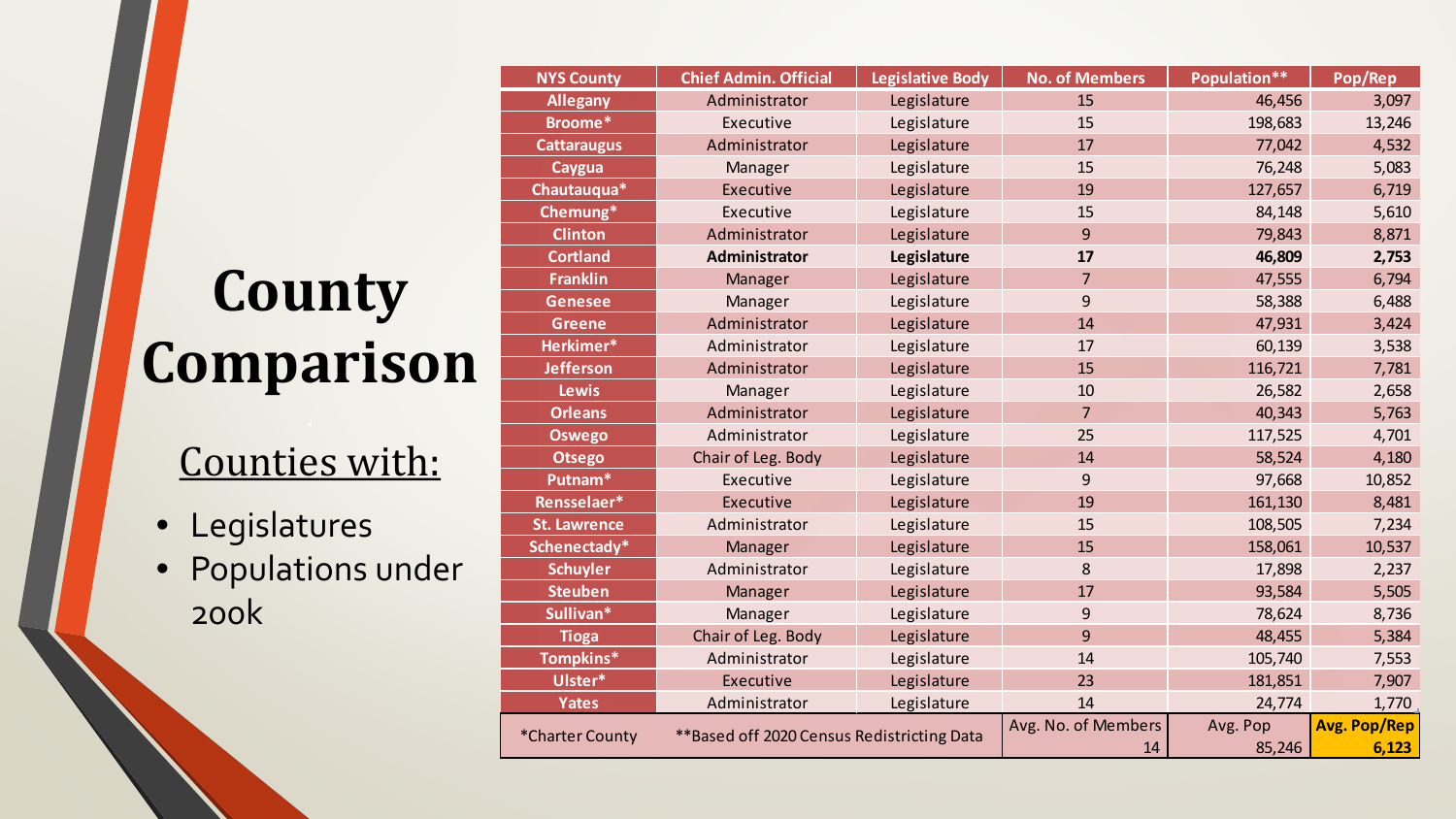# **Average Across the State** \*

# of Legislators = **14**

Population per Legislator = **6,123**

# **Currently in Cortland County**

# of Legislators = **17**

Avg. Population per Legislator = **2,753**

\* Average of Counties with Legislative bodies and populations less than 200, 000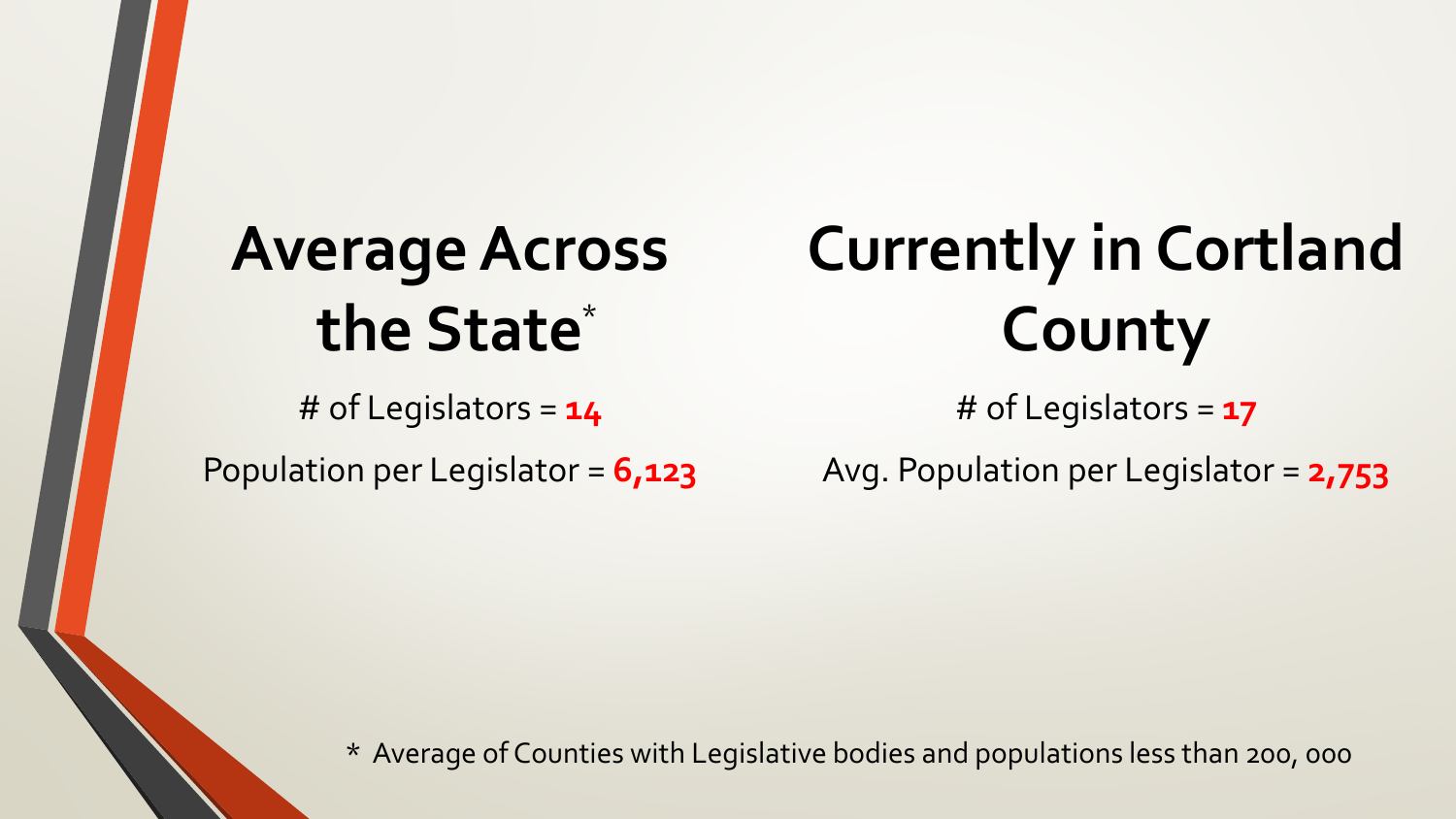## **Redistricting Options**

| <b>Legislative</b><br>District Counts | <b>Ideal Population Value</b> | <b>5% Range Value</b> |
|---------------------------------------|-------------------------------|-----------------------|
|                                       | 6687                          | 334                   |
| 9                                     | 5201                          | 260                   |
| 11                                    | 4255                          | 213                   |
| 13                                    | 3601                          | 180                   |
| 15                                    | 3121                          | 156                   |
| 17                                    | 2753                          | 138                   |

Note: Calculations based on Cortland County 2020 population total of 46,809 as reported by the US Census Bureau.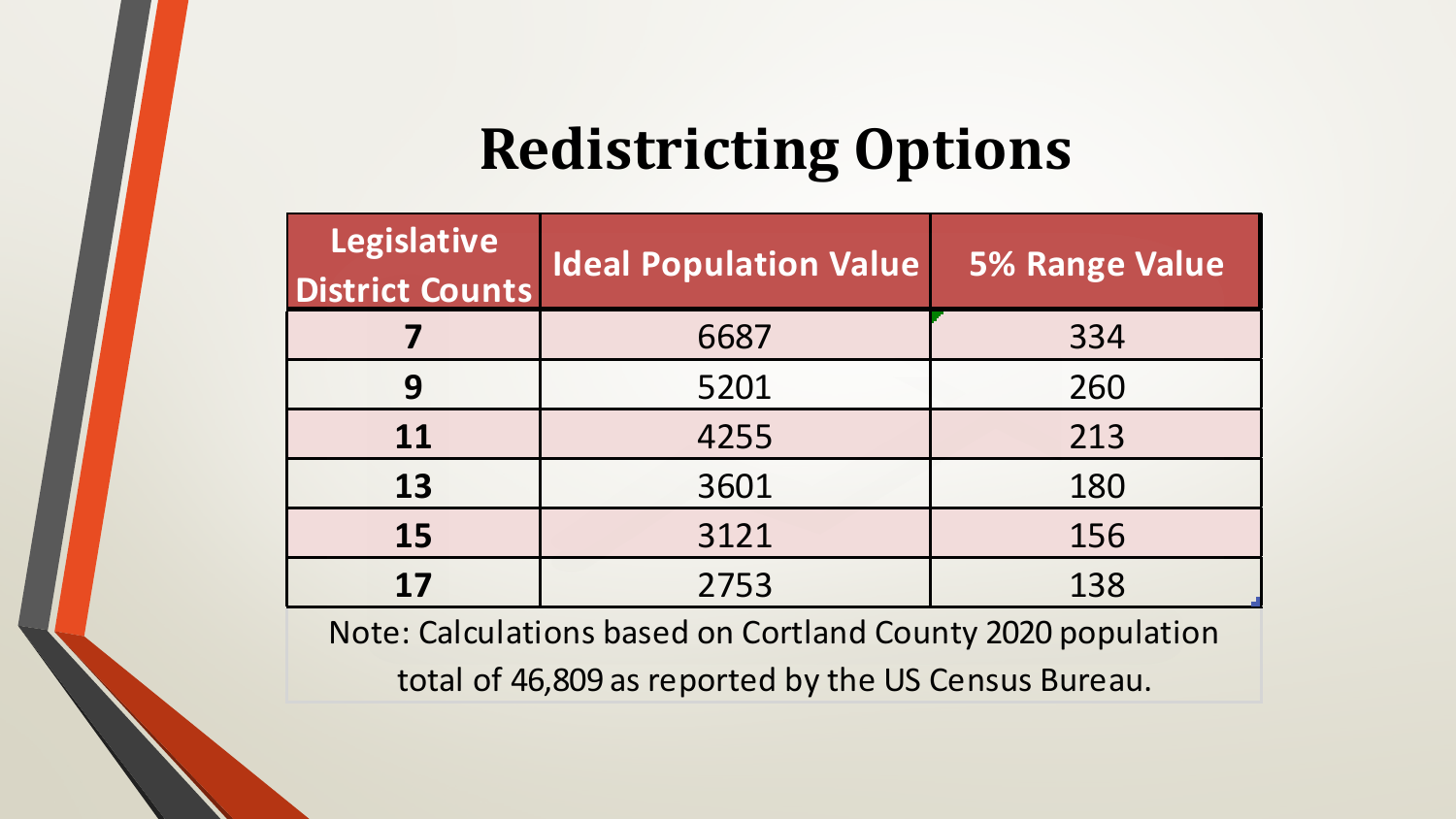# Redistricting Rules

Districts shall…

- 1. be as nearly equal in population as is practicable; the difference between the most and least populous district shall not exceed five (5) percent of the mean of all districts.
- 2. not be drawn with the intent or result of denying or abridging the equal opportunity of racial or language minority groups.
- 3. consist of contiguous territory.
- 4. be as compact in form as practicable.
- 5. not be drawn to discourage competition or to favor or disfavor incumbents or political parties.

Less Priority

More Priority

- 6. consider existing district cores, political subdivisions, and communities of interest.
- 7. no villages or cities or towns except those having more than forty (40) percent of a full ratio for each district shall be divided.
- 8. be formed so as to promote the orderly and efficient administration of elections

Note: More information can be found in NYS Municipal Home Rule Law Section 10(1)(a)(13)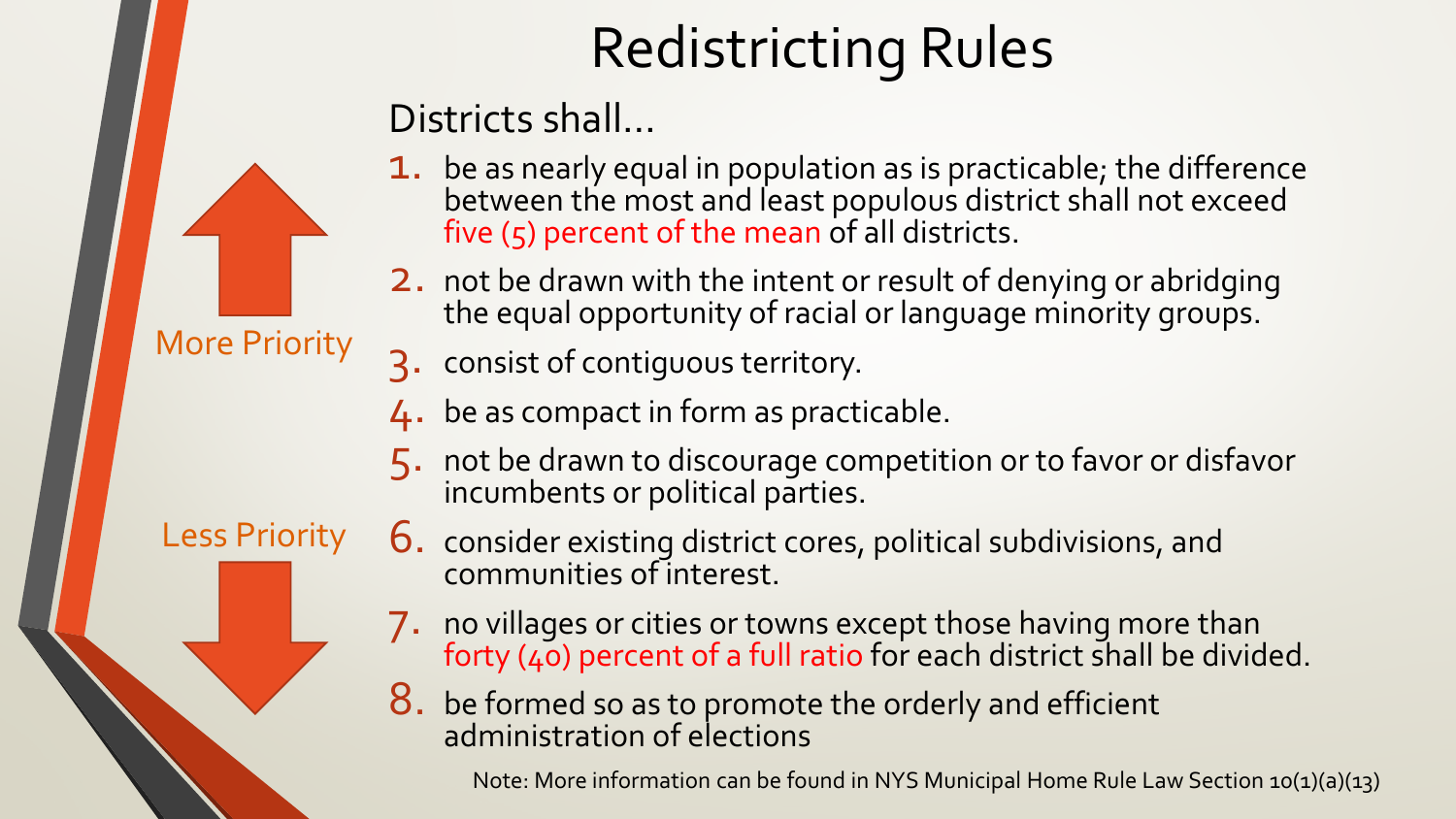# **Voting Rights Act**

- •Fair representation of minority groups will be maintained
- •Provide for equal opportunity of racial or language minority groups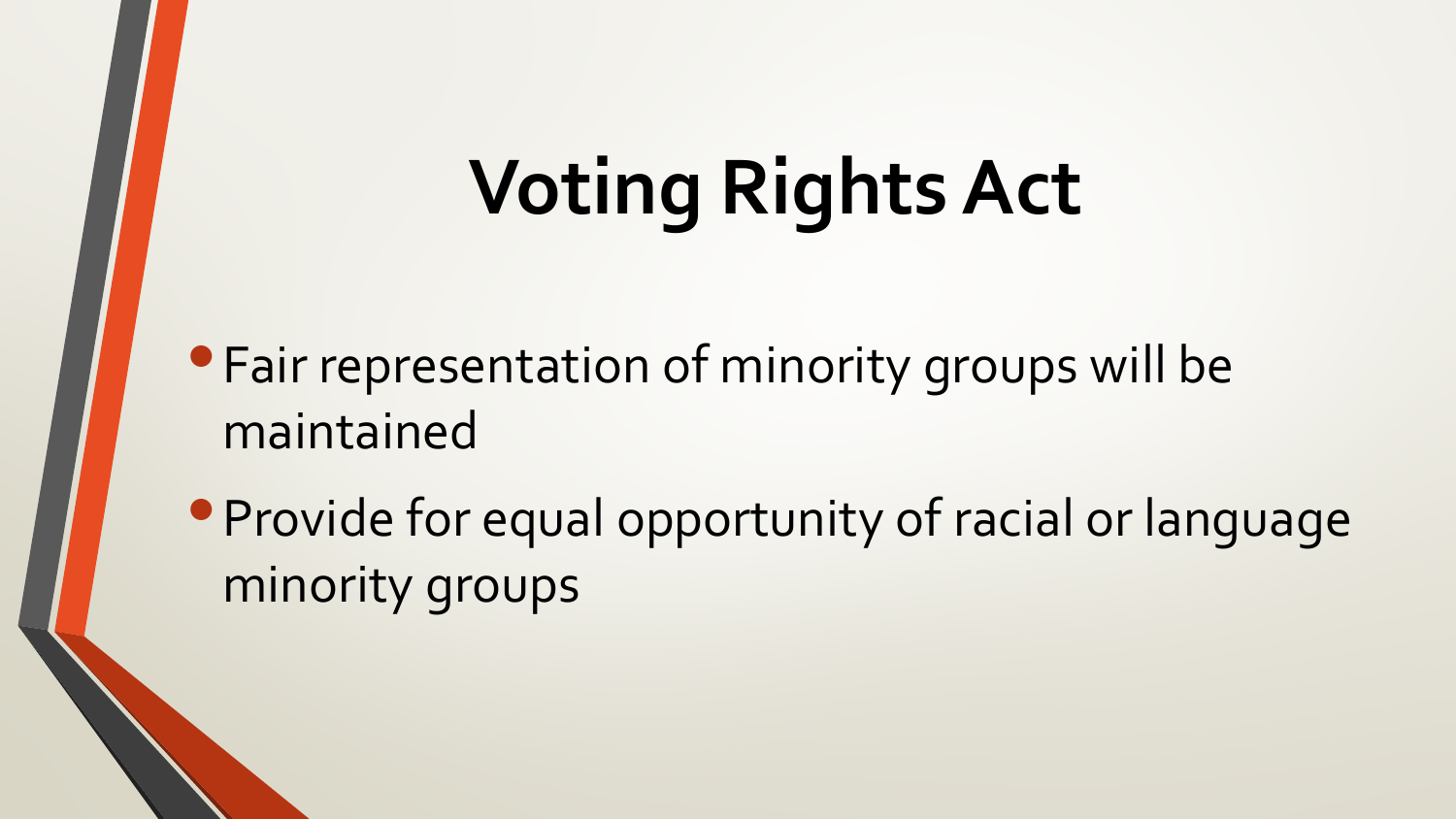### **Where We Go From Here**